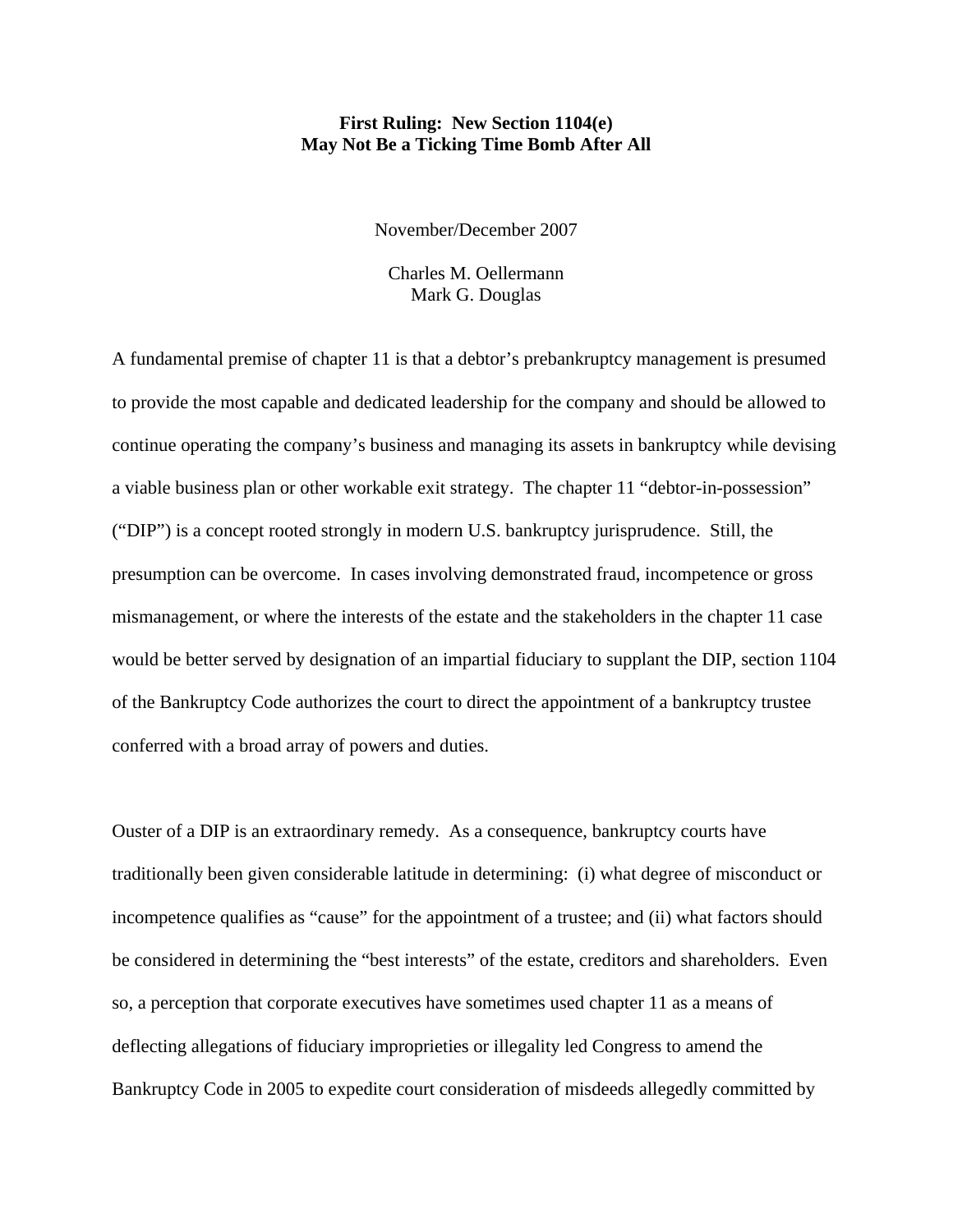prebankruptcy management that could warrant replacing the DIP with a trustee. New section 1104(e) obligates the Office of the U.S. Trustee, an agency of the Justice Department entrusted with overseeing the administration of bankruptcy cases ("UST"), to move for the appointment of a trustee when it becomes aware of colorable allegations that a DIP's corporate executives or board engaged in actual fraud, dishonesty or criminal misconduct either before or after the bankruptcy filing.

Although greeted upon its enactment in April of 2005 with a significant amount of trepidation owing to its potential for derailing reorganizations or forcing companies to "clean house" in anticipation of filing for chapter 11 protection, section 1104(e) remained virtually untested in the courts for more than two years. That is no longer the case. In an apparent matter of first impression, a New York bankruptcy court recently considered what impact the new provision has on the standard applied to a trustee appointment motion. In *In re The 1031 Tax Group, LLC*, the court denied the UST's motion to appoint a trustee, or in the alternative, to convert the case to a chapter 7 liquidation, despite unrefuted allegations that the debtors' principal shareholder committed fraud, because control of the debtors had been subsequently transferred to new managers who had no material connection to either the bad actor or his misconduct. In doing so, the court concluded that the UST's duty to seek the appointment of a trustee under new section 1104(e) has no bearing on the standard customarily applied to determine whether a trustee should in fact be appointed.

#### **The Statutory Background**

Section 1104(a) of the Bankruptcy Code provides as follows: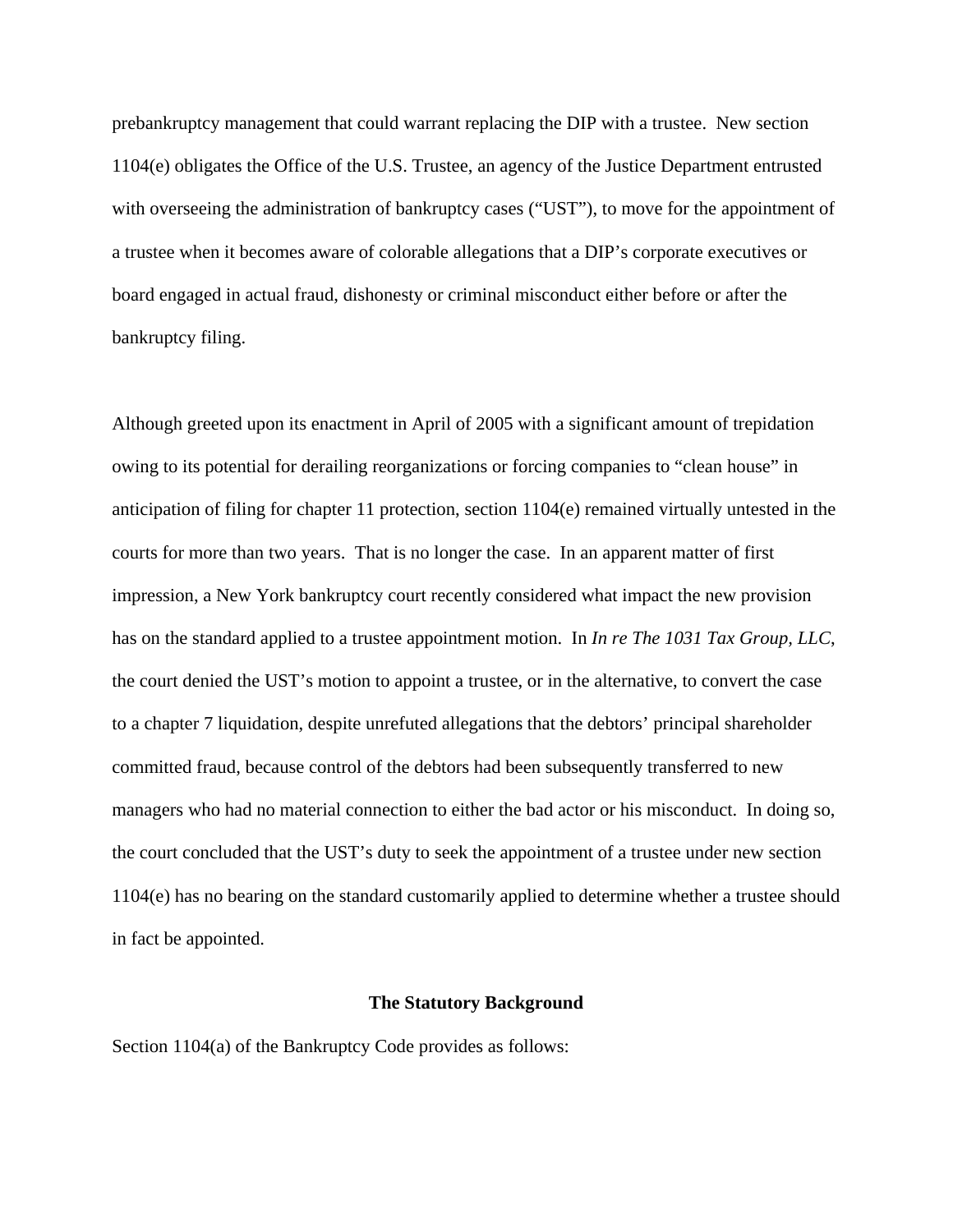(a) At any time after the commencement of the case but before confirmation of a plan, on request of a party in interest or the United States trustee, and after notice and a hearing, the court shall order the appointment of a trustee —

(1) for cause, including fraud, dishonesty, incompetence, or gross mismanagement of the affairs of the debtor by current management, either before or after the commencement of the case, or similar cause, but not including the number of holders of securities of the debtor or the amount of assets or liabilities of the debtor;

(2) if such appointment is in the interests of creditors, any equity security holders, and other interests of the estate, without regard to the number of holders of securities of the debtor or the amount of assets or liabilities of the debtor; or

(3) if grounds exist to convert or dismiss the case under section 1112, but the court determines that the appointment of a trustee or an examiner is in the best interests of creditors and the estate.

The examples of "cause" specified in section  $1104(a)(1)$  are illustrative rather than exclusive. In keeping with its broad equitable mandate to protect all stakeholders involved in a chapter 11 case, the bankruptcy court has considerable latitude in determining what conduct or circumstances fit the definition. However, if the court finds that cause exists under section  $1104(a)(1)$ , "there is no discretion; an independent trustee must be appointed." A "cause" standard also governs dismissal or conversion of a chapter 11 case under section 1112, which provides that "cause" includes, among other things, substantial or continuing loss to or diminution of the estate, gross mismanagement, and failure to comply with court orders, reporting requirements or statutory fee obligations.

The "best interests" standard in section  $1104(a)(2)$  has been described as "amorphous and necessarily involv[ing] a great deal of judicial discretion." Courts have considered several factors in determining whether the appointment of a chapter 11 trustee would best serve the interests of creditors and the estate, including: (i) the debtor's trustworthiness; (ii) the debtor's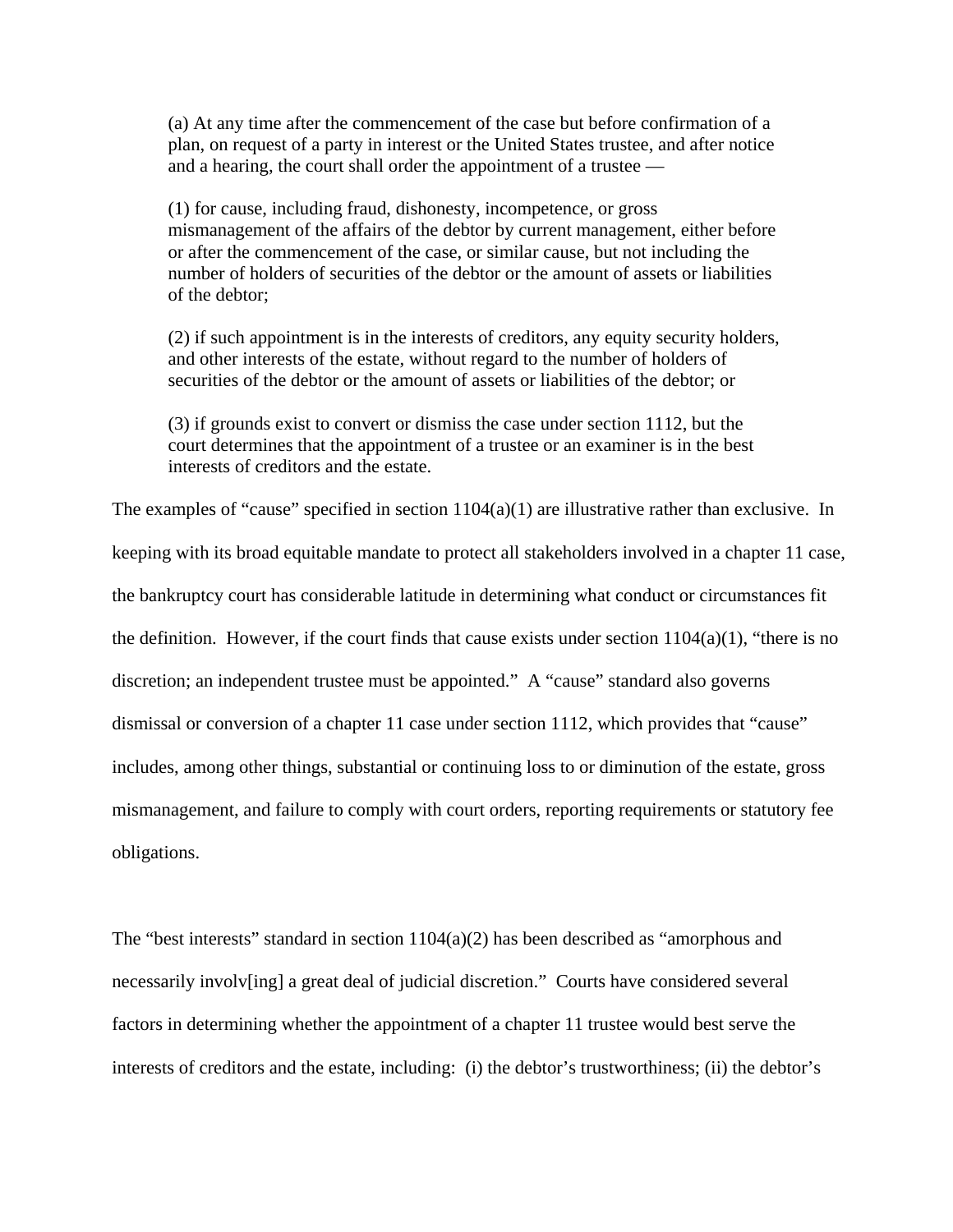past and present performance, and prospects for rehabilitation; (iii) confidence or lack of confidence of the business community and creditors in present management; and (iv) the benefits that can be derived from the appointment of a trustee balanced against the cost of appointment.

Section 1104(a) provides that parties-in-interest or the UST may seek court intervention if they can either demonstrate by "clear and convincing" evidence that cause exists under subsection  $(a)(1)$  or show that the appointment of a trustee is in the best interests of stakeholders under subsection (a)(2), but it does not require them to take action. New section  $1104(e)$ , however, creates an affirmative duty for the UST to act in cases where there is a "reasonable" suspicion of wrongdoing by management:

The United States trustee shall move for the appointment of a trustee under subsection (a) if there are reasonable grounds to suspect that current members of the governing body of the debtor, the debtor's chief executive or chief financial officer, or members of the governing body who selected the debtor's chief executive or chief financial officer, participated in actual fraud, dishonesty, or criminal conduct in the management of the debtor or the debtor's public financial reporting.

Section 1104(e) was added to the Bankruptcy Code as part of the Bankruptcy Abuse Prevention and Consumer Protection Act of 2005 ("BAPCPA"). Unlike other provisions in the Act, section 1104(e) became effective immediately — it applies to chapter 11 cases commenced on or after April 20, 2005, instead of October 17, 2005.

Under prior law, the UST had the discretion to move for the appointment of a chapter 11 trustee. Now, the UST is obligated to do so under the circumstances specified in section 1104(e). The legislative history of the provision is scant. According to one commentator, a spokesperson for Senator Edward M. Kennedy, who introduced section 1104(e), indicated that the new provision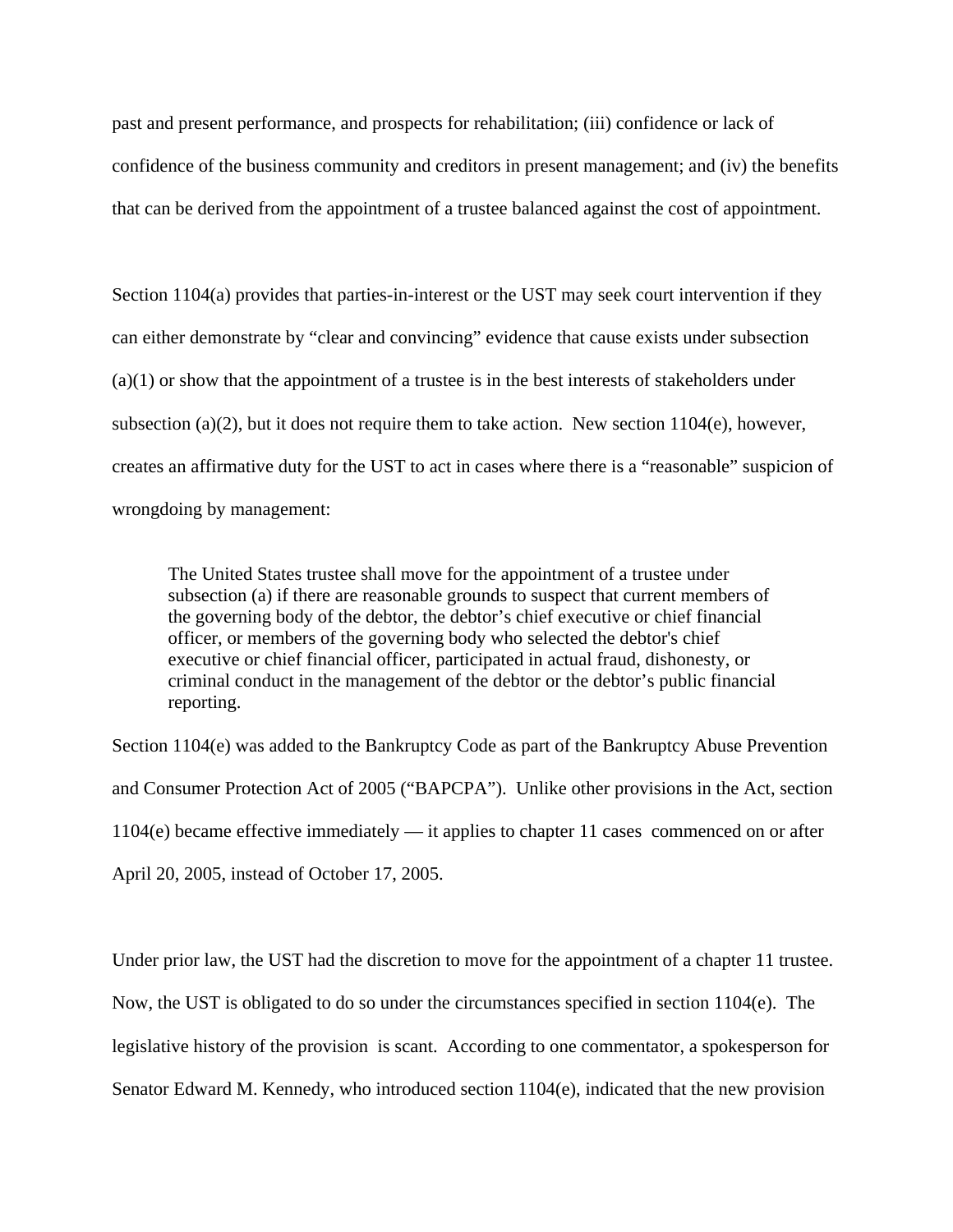is designed to spur the UST to act quickly to redress malfeasance, instead of refusing to assume an aggressive posture, as had been the case previously. Other commentators have pointed to the provision as an indication of lawmakers' strong desire to ensure that corporate executives cannot seek refuge from their responsibilities to the investing public in a chapter 11 case.

Many commentators have criticized the provision's lack of clarity, some speculating that its ambiguity may force financially distressed companies to "clean house" before seeking chapter 11 protection, resulting in blameless executives with expertise crucial to the success of a reorganization effort being forced out (or choosing to seek alternate employment) along with the bad actors. Conjecture among bankruptcy professionals that the provision could seriously disrupt, complicate or even derail a chapter 11 reorganization by causing the unwanted departure of executives has not been borne out by the handful of section 1104(e) motions filed thus far by the UST. Moreover, judging by the only published ruling on the issue issued so far, apprehension that section 1104(e) could be a ticking time bomb may be overblown.

### *1031 Tax Group*

The 1031 Tax Group, LLC, and 16 affiliated entities (collectively, "1031") were "qualified intermediaries" engaged in the business of providing custodial services to individuals and entities relying on section 1031 of the Internal Revenue Code to defer capital gains tax resulting from the sale of investment property through like-kind property exchanges. Until shortly before 1031 filed for chapter 11 protection in May 2007 in New York, Edward H. Okun, either directly or indirectly, was the sole principal of each of the entities involved. Beginning in 2005 and continuing through May 2007, Okun orchestrated a series of unsecured intercompany "loans"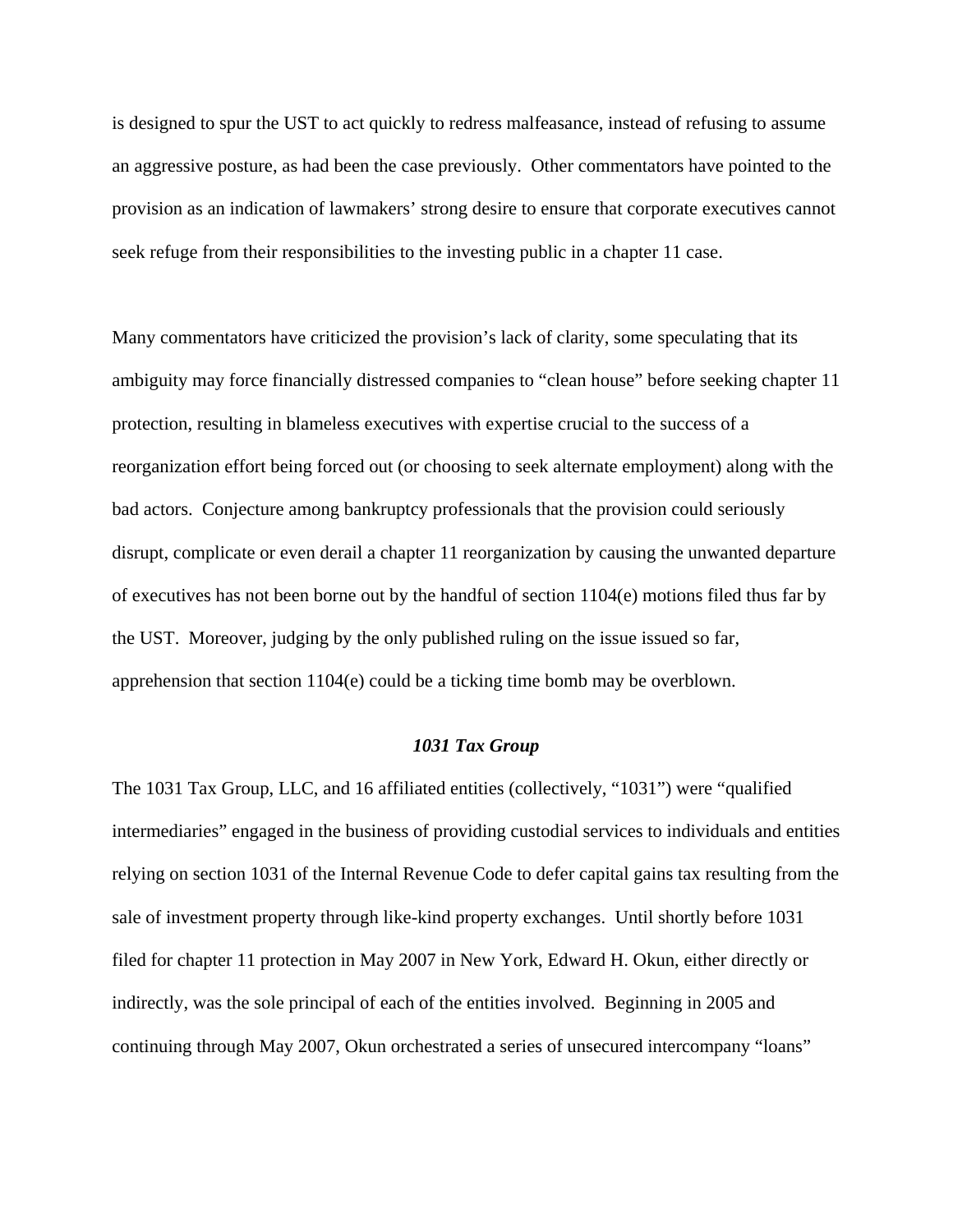that funneled money deposited by 1031's customers away from 1031 to other entities that he owned or controlled.

When 1031's financial woes ripened into a crisis in early May, the companies retained restructuring professionals. Shortly thereafter and, as the bankruptcy court subsequently noted, "[p]resumably, at least in part, to avoid the appointment of a chapter 11 trustee," Okun took the initial steps necessary to cede control of 1031 to independent management. 1031 informed the bankruptcy court of the ongoing process to select new management when it filed for chapter 11 on May 14, 2007, including the fact that Okun had arranged to retain a turnaround firm and a chief restructuring officer prior to the bankruptcy filings. The court subsequently approved 1031's application to continue employing the turnaround firm.

1031 sought authority to hire a new manager on June 21, 2007. The court provisionally approved the appointment of a new manager on July 17, specifying in its order that its approval was conditioned on 1031 taking all actions required under applicable state laws within 10 days to amend its organizational documents to effect the change in management for each of the debtors, and amending various agreements to make it clear that, without court approval, Okun could not fire the new manager or exercise management authority. Final approval of the management change came on July 27, after 1031 reported to the court that it had complied with the conditions.

Meanwhile, on May 29, 2007, the UST (later joined by various creditors and other interested parties), contending that Okun had engaged in fraud and other misconduct by diverting funds from 1031 to non-debtor entities he controlled, moved for an order directing the appointment of a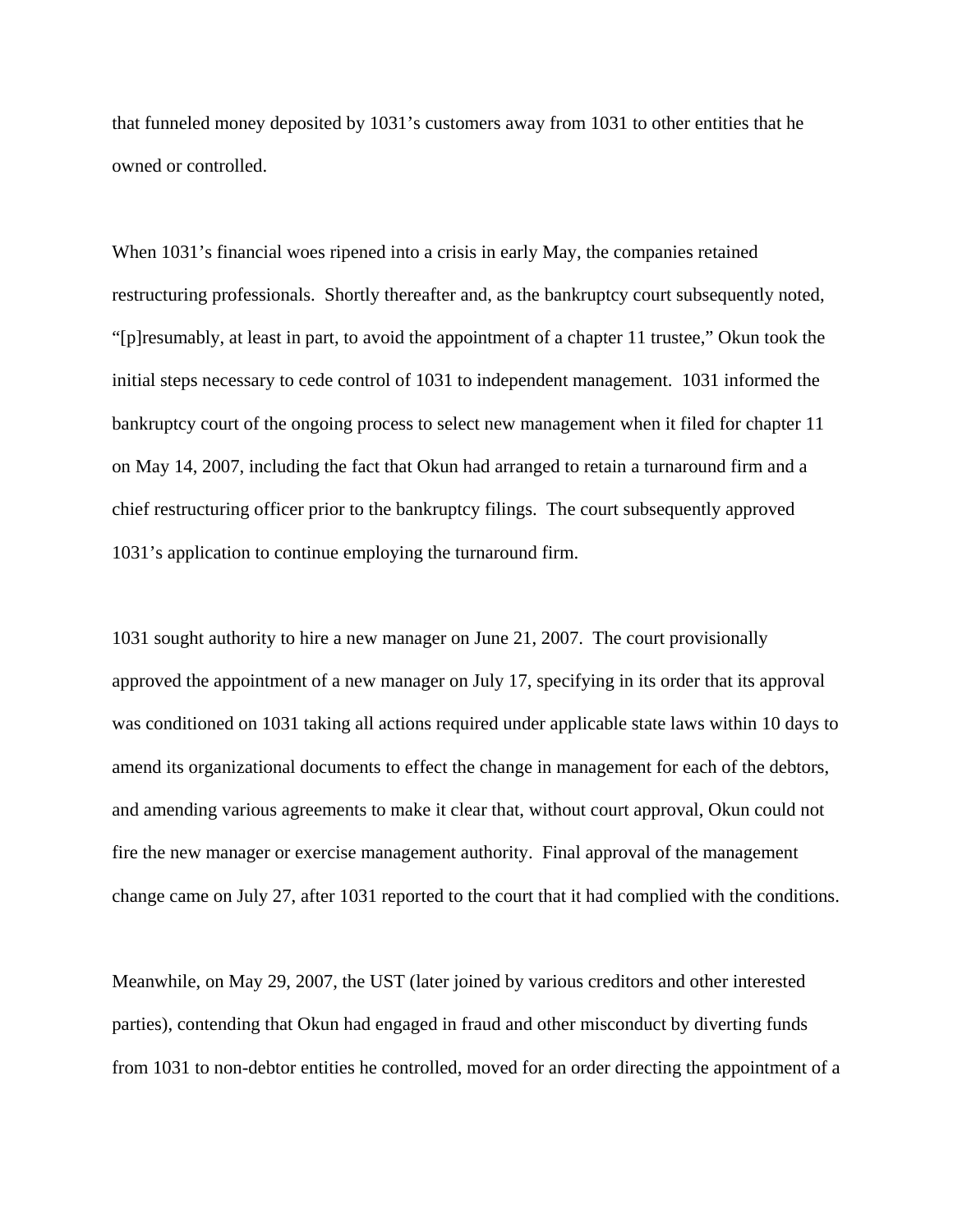chapter 11 trustee or, in the alternative, converting 1031's bankruptcy cases to chapter 7 liquidations.

## **The Bankruptcy Court's Ruling**

The bankruptcy court denied both of the UST's alternative requests for relief. At the outset of its discussion, the court observed that section 1104(e) "gave the U.S. Trustee an important but illdefined role requiring vigilance and action where fraud, dishonesty, or criminal misconduct by 'current members' of management is suspected." Even so, the court explained, the "reasonable grounds to suspect" standard established in the provision was unquestionably satisfied in the case before it, given the uncontested facts surrounding Okun's "borrowings" from 1031.

When considering whether to appoint a trustee for "cause," the bankruptcy court explained, "a court's focus is on the debtor's current management, not the misdeeds of past management." According to the court, fraud, dishonesty, incompetence or gross mismanagement by prior management "does not necessarily provide grounds for the appointment of a trustee under § 1104(a)(1), as long as a court is satisfied that the current management is free from the taint of prior management."

By challenging "whether new management may be tainted by an association with, or selection or appointment by, the governing body," the court explained that the UST fulfilled its obligation under section 1104(e). The court then addressed the new provision's impact on the standard governing trustee appointment motions. Acknowledging the absence of any rulings to date on the issue, the court concluded that the statutory requirements in section 1104(e) have no bearing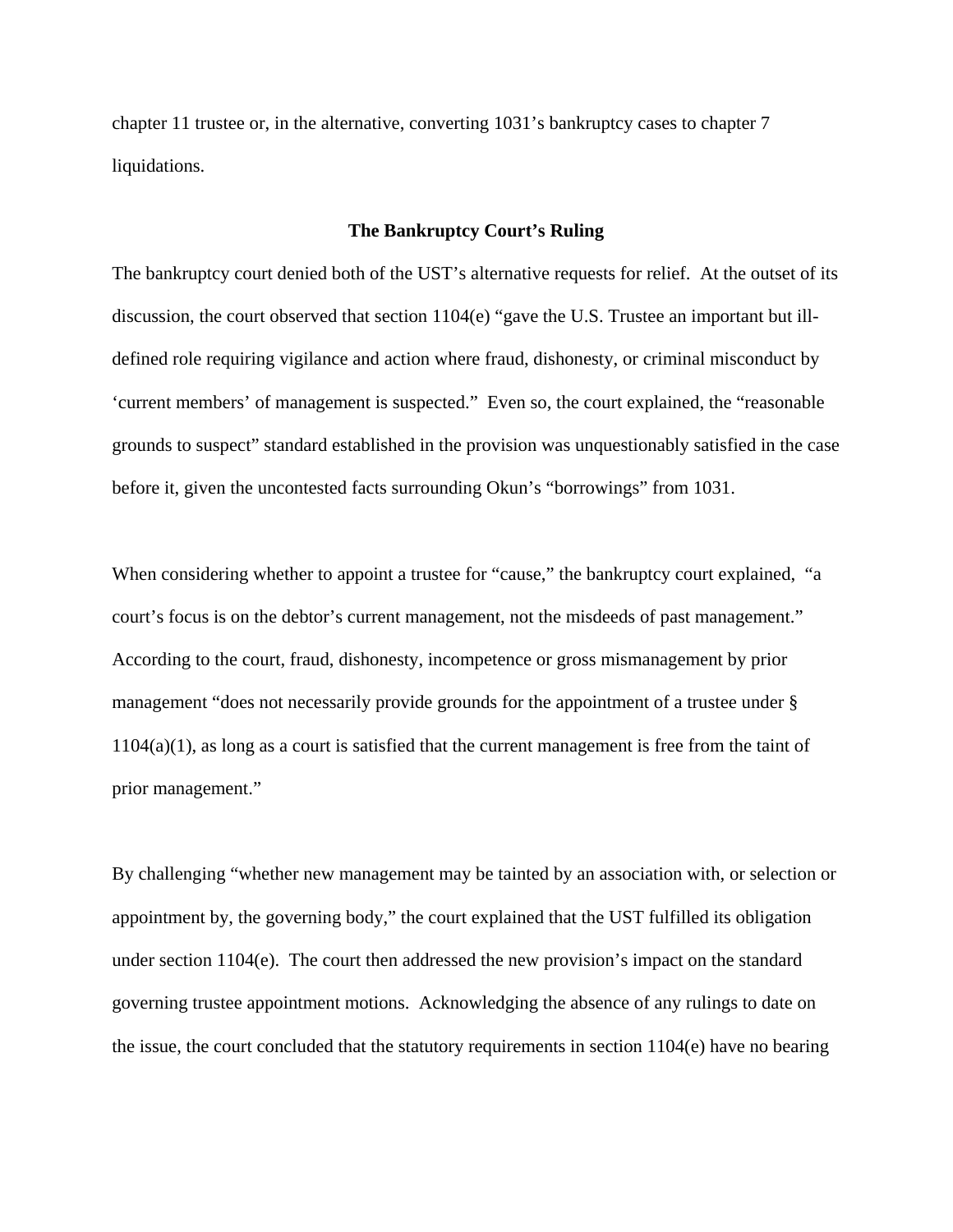on the standard applied. Sections  $1104(a)(1)$  and  $(a)(2)$  and cases interpreting the provisions, the court emphasized, "continue to control whether a trustee should be appointed."

Even so, the court concluded that section 1104(e) does impact the burden of proof in connection with a trustee appointment motion made in cases where tainted old management appoints new management:

While prior case law establishes that the U.S. Trustee as the moving party bears the burden of proving "cause" by clear and convincing evidence, the Court believes that where the U.S. Trustee establishes a *prima facie* case that a tainted current member of the governing body has selected or appointed new management shortly before or after a chapter 11 filing, a court should apply heightened scrutiny in reviewing whether new management is also tainted, thereby requiring appointment of a chapter 11 trustee for "cause." Once a *prima facie* showing is made by the U.S. Trustee, the burden then shifts to the debtors, or other parties opposing the appointment of a chapter 11 trustee, to demonstrate that the new management is unconflicted by any association with the tainted members of the governing body that made the selection or appointment. If the parties opposing appointment meet this burden, the ultimate burden of establishing cause shifts back to the moving parties.

The court ruled that 1031 had satisfied this shifting burden. The postpetition agreement appointing a new manager, who was not in any way associated with or beholden to Okun or complicit in his alleged misdeeds, implemented a complete, irrevocable, authorized and legally binding change in control during the pendency of 1031's chapter 11 cases. Taken together, the court explained, these measures not only were adequate to overcome the UST's *prima facie* showing under section 1104(e) and to shift the ultimate burden of establishing "cause" back to the UST, but ruled out any finding that cause existed under section  $1104(a)(1)$ .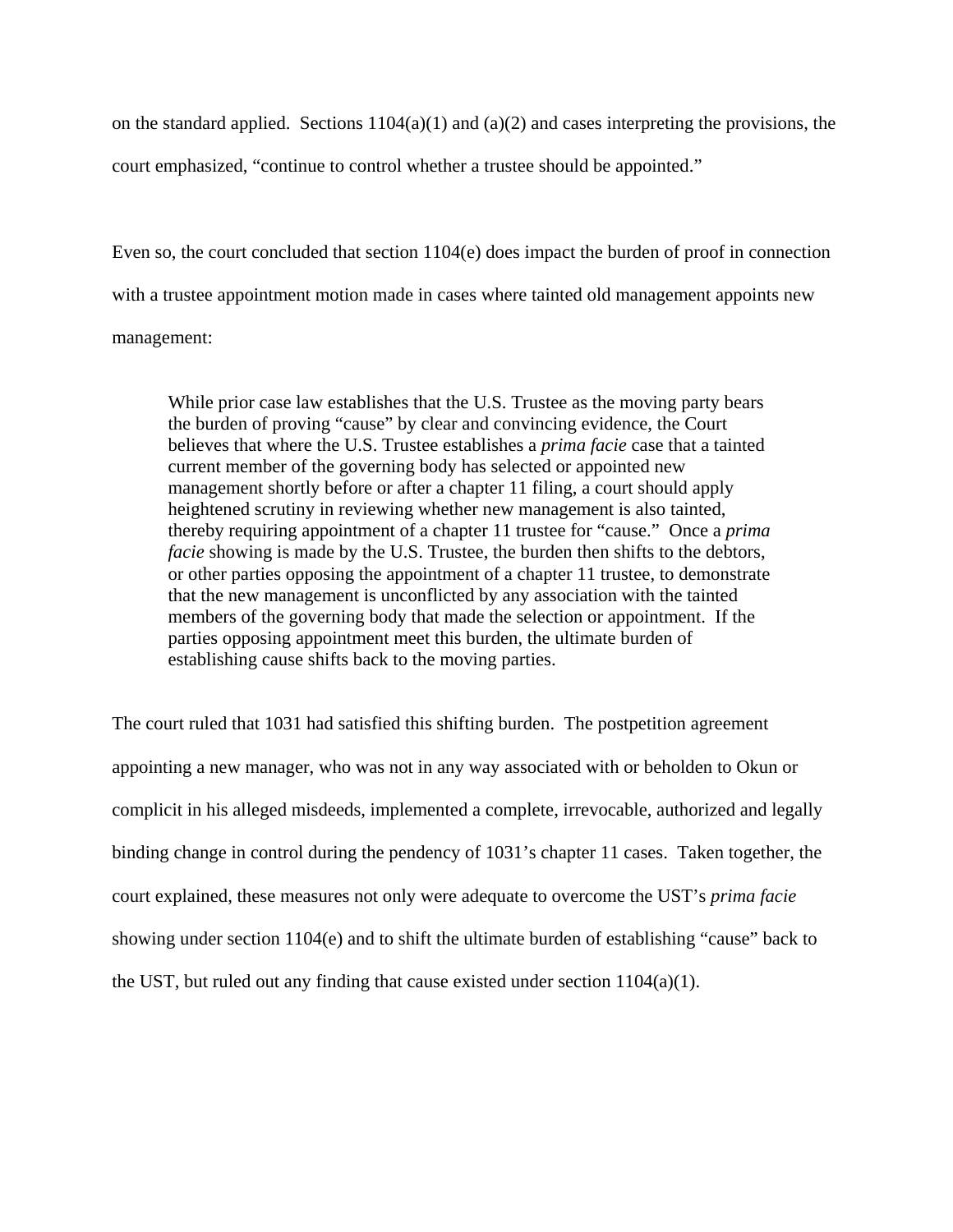The court concluded that the appointment of a trustee would not be in the best interests of creditors and other stakeholders. Standing alone, the court noted, "a well-founded distrust and a lack of confidence" expressed by some creditors, even with new management, would point to the appointment of a trustee. Still, the court emphasized, "there are additional factors to consider," including: (i) the existence of an active creditors' committee functioning effectively and working well with the debtors; (ii) significant progress achieved in the chapter 11 case, as demonstrated by the filing of a disclosure statement jointly proposed by the committee and 1031; and (iii) the shared interest of all constituents in confirming a viable chapter 11 plan as expeditiously as possible, given the 180-day deadline established by the tax laws for completing like-kind exchanges. According to the court, "ordering the appointment of a chapter 11 trustee now would threaten these positive developments." Finally, citing substantially the same reasons, the court denied the UST's motion in the alternative to convert 1031's chapter 11 cases to chapter 7 liquidations.

#### **Analysis**

*1031 Tax Group* provides useful guidance in determining what impact section 1104(e) has on the criteria traditionally applied to trustee motions under sections  $1104(a)(1)$  and  $(a)(2)$ , but it leaves several important questions unanswered. For example, the bankruptcy court's burden shifting paradigm apparently applies only to situations where tainted old management appoints new management that is allegedly unsullied and independent. Moreover, unlike *1031 Tax Group*, other cases are likely to involve contested allegations of wrongdoing. How is the burden of proof to be allocated in cases where the UST's "suspicions" of wrongdoing are refuted, or where control has not been transferred to new management? Presumably, the burden would then rest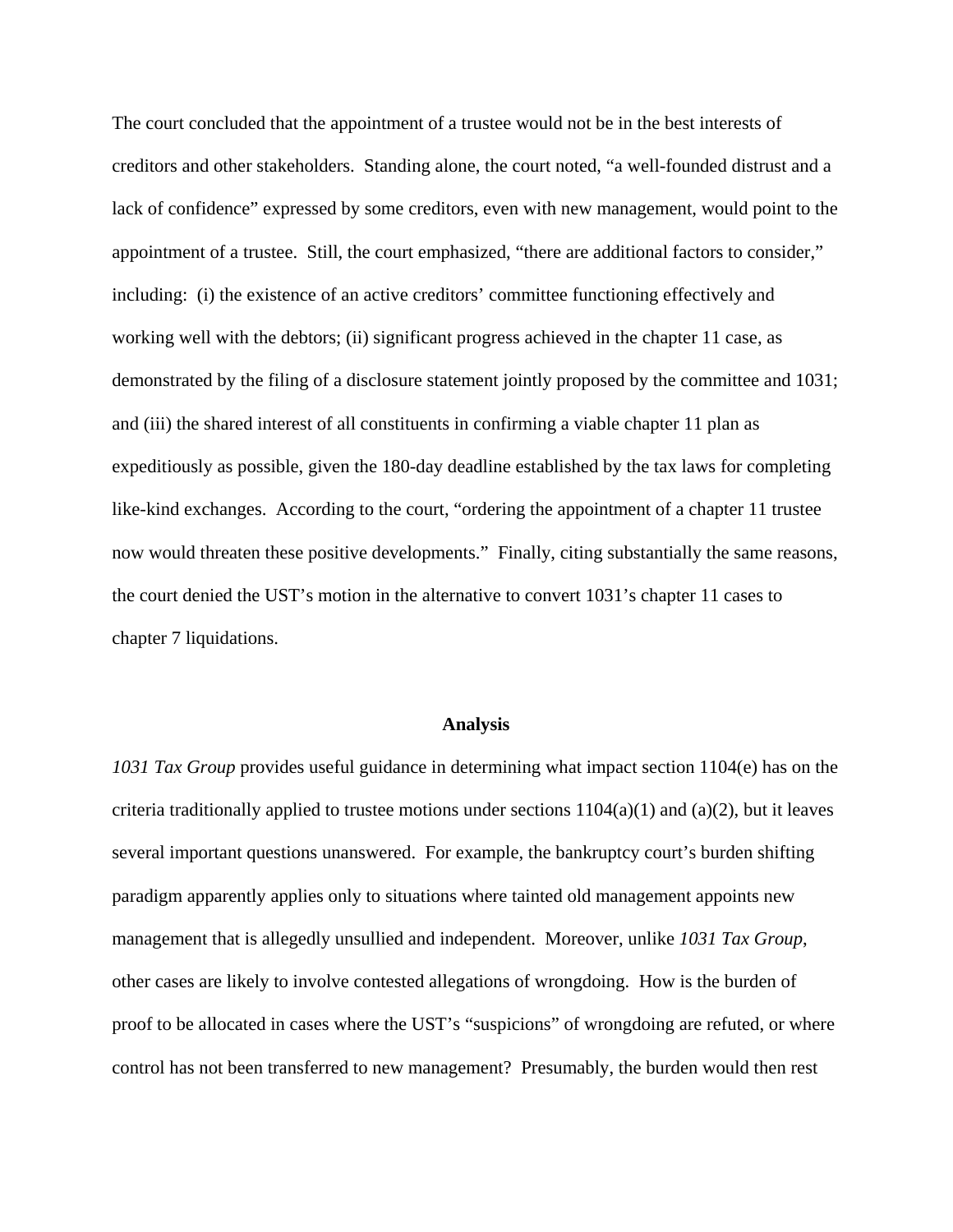squarely on the shoulders of the UST to demonstrate the existence of "cause" by clear and convincing evidence, as was the law prior to section 1104(e)'s enactment. Proving that management engaged in fraud, dishonesty or criminal conduct, moreover, may be more difficult than establishing what would otherwise amount to "cause" under section 1104(a)(1), especially in light of management's heightened stake in the outcome and the possibility of facing criminal liability based upon the bankruptcy court's determination.

Uncertainty also remains regarding the meaning in section 1104(e) of "reasonable grounds to suspect," a phrase that appears nowhere else in the Bankruptcy Code. Other provisions of the Bankruptcy Code contain the phrase "reasonable cause to believe," but we are left to speculate whether the language in section 1104(e) establishes a lower standard triggering the UST's obligation to act than what is commonly understood to be reasonable belief.

The bankruptcy court's concern regarding the potential for derailing a reorganization by displacing a DIP based solely upon creditor distrust or lack of confidence is notable. It demonstrates the difficulty in balancing the important public interests in ensuring that chapter 11 not act as a smokescreen to conceal the misconduct of corporate fiduciaries against the equally important policy favoring a presumption that existing management has the best chance to steward a company successfully through chapter 11. Finally, *1031 Tax Group* indicates that, consistent with the purpose of the provision, the scope of section 1104(e) should extend beyond CEOs, CFOs or "governing body" members of corporate debtors — a limitation that the provision's language could be interpreted to impose — to encompass any individual or entity in control of a chapter 11 debtor.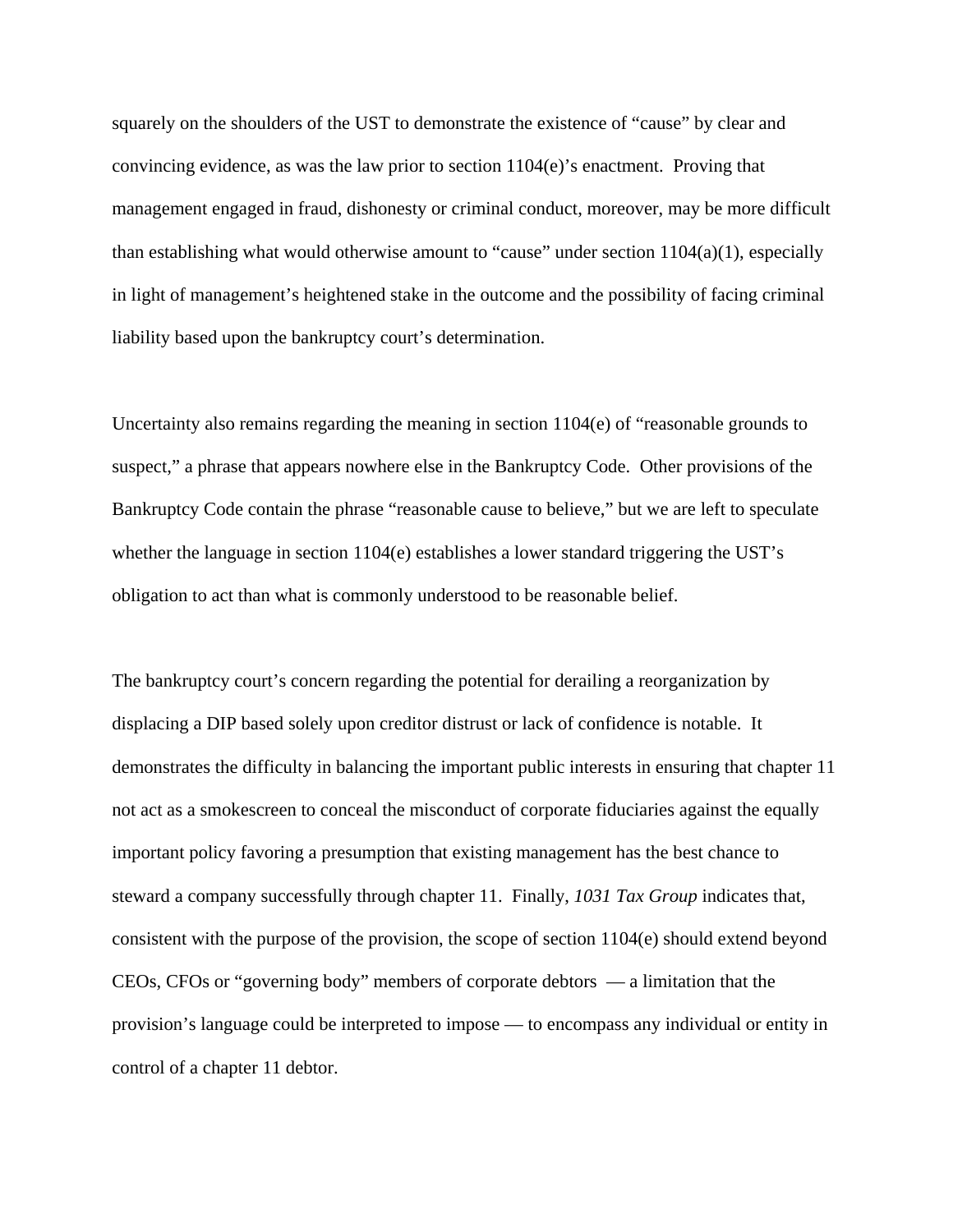The 2005 BAPCPA amendments added numerous provisions to the Bankruptcy Code designed to augment management accountability and provide greater protection to creditors, shareholders and the public. In addition to section 1104(e), the reforms placed new limitations on a chapter 11 debtor's exclusive right to file and solicit acceptances for a chapter 11 plan, and severely curtailed the circumstances under which a debtor can win approval of key employee retention plans that had been perceived to provide overly generous stay-on benefits and incentives to existing management. In addition, section 1112(b) was amended to limit the court's discretion to refuse to order conversion of a chapter 11 case to a chapter 7 liquidation if the debtor fails to move expeditiously toward confirmation of a plan. These changes are one of the latest salvos in a wave of corporate accountability reforms that began in 2002 with passage of the Sarbanes-Oxley Act. Among other things, Sarbanes-Oxley amended the Bankruptcy Code to add section 523(a)(19), which makes non-dischargeable in an individual's bankruptcy case debts based upon violations of securities laws if there has been a judgment, order, consent order or decree in a federal or state judicial or administrative proceeding entered against the debtor.

## **Epilogue**

Just over two months after bankruptcy judge Martin Glenn issued his ruling in *1031 Tax Group*, the UST, joined by various creditors and with the support of the official unsecured creditors' committee, renewed her motion to appoint a chapter 11 trustee for the 17 affiliated debtors. This time Judge Glenn granted the motion.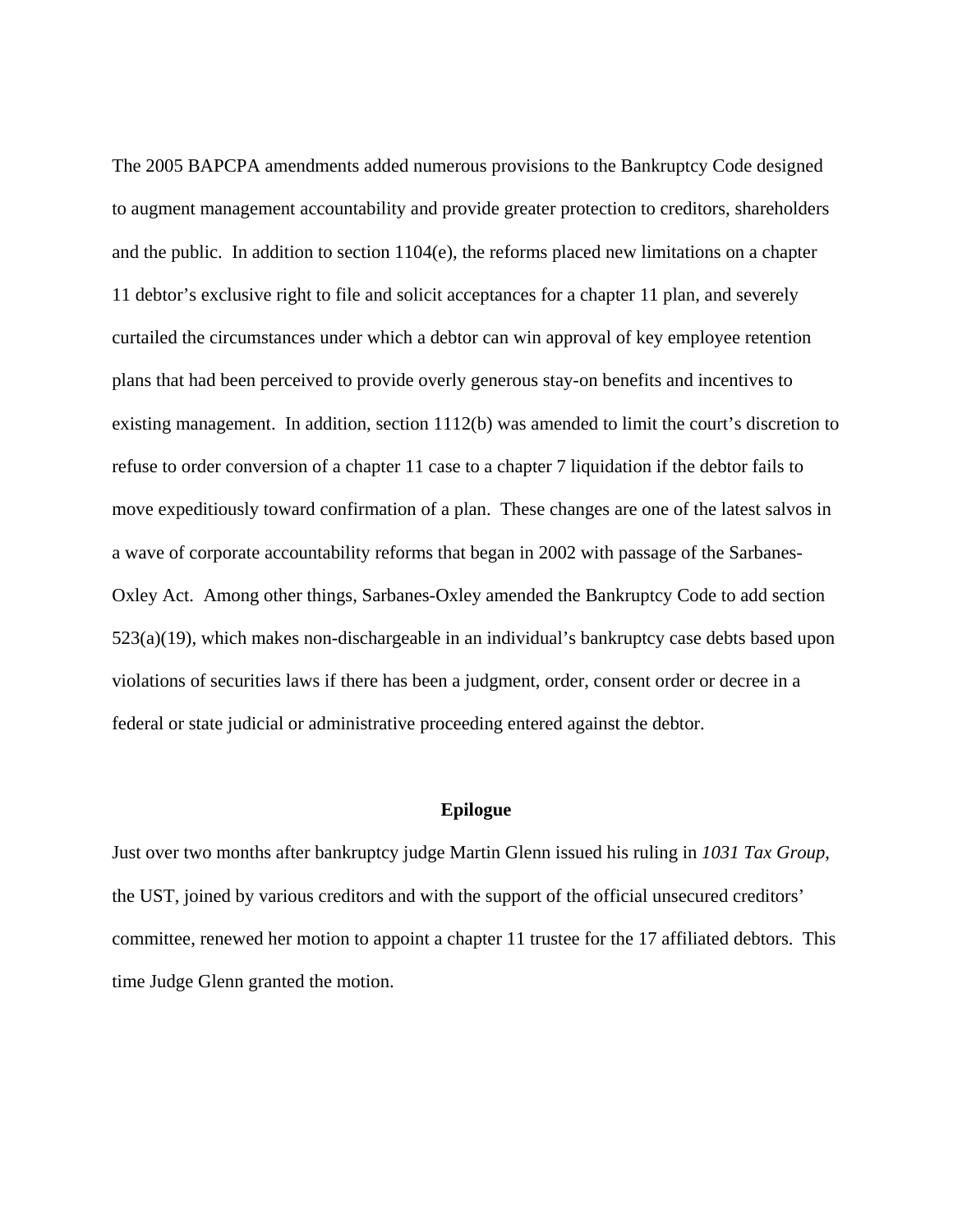Developments in the chapter 11 cases had been anything but positive after Judge Glenn denied the UST's trustee motion on August 13, 2007. Among other things, the proposed cash infusion promised by Okun that was to be drawn from non-debtor affiliates controlled by him proved to be much less than anticipated, especially after three of the companies filed for chapter 11 protection in early October. With little or no prospect for a finalized plan funding agreement on the horizon and a continuing lack of creditor confidence in management, Judge Glenn reconsidered his previous determination that the appointment of a chapter 11 trustee would not, on balance, best serve the interests of the estate and its stakeholders.

Given the changed circumstances in the case, Judge Glenn concluded that a trustee should be appointed under section 1102(b)(2):

The factors that weighed heavily in denying the earlier trustee motions either no longer apply at all or are now greatly attenuated. Any hope for a prompt exit from chapter 11 has seemingly vanished. Okun has proven that he is unreliable (or worse) in delivering in any timely way on the promises he made at the start of these cases and many times since. If there are benefits to the estate from the proposed new agreement with Okun, the chapter 11 trustee should be the one in the first instance to reach that conclusion. . . . The level of distrust between the Debtors, on the one hand, and the objecting creditors, on the other hand, already high earlier in the case, has only increased.

\_\_\_\_\_\_\_\_\_\_\_\_\_\_\_\_\_\_\_\_\_\_\_\_\_\_\_\_\_\_\_\_

*In re The 1031 Tax Group, LLC*, 374 B.R. 78 (Bankr. S.D.N.Y. 2007).

*In re The 1031 Tax Group, LLC*, No. 07-11448(MG) (Bankr. S.D.N.Y. Oct. 23, 2007) (unpublished amended memorandum opinion and order granting motions for appointment of chapter 11 trustee).